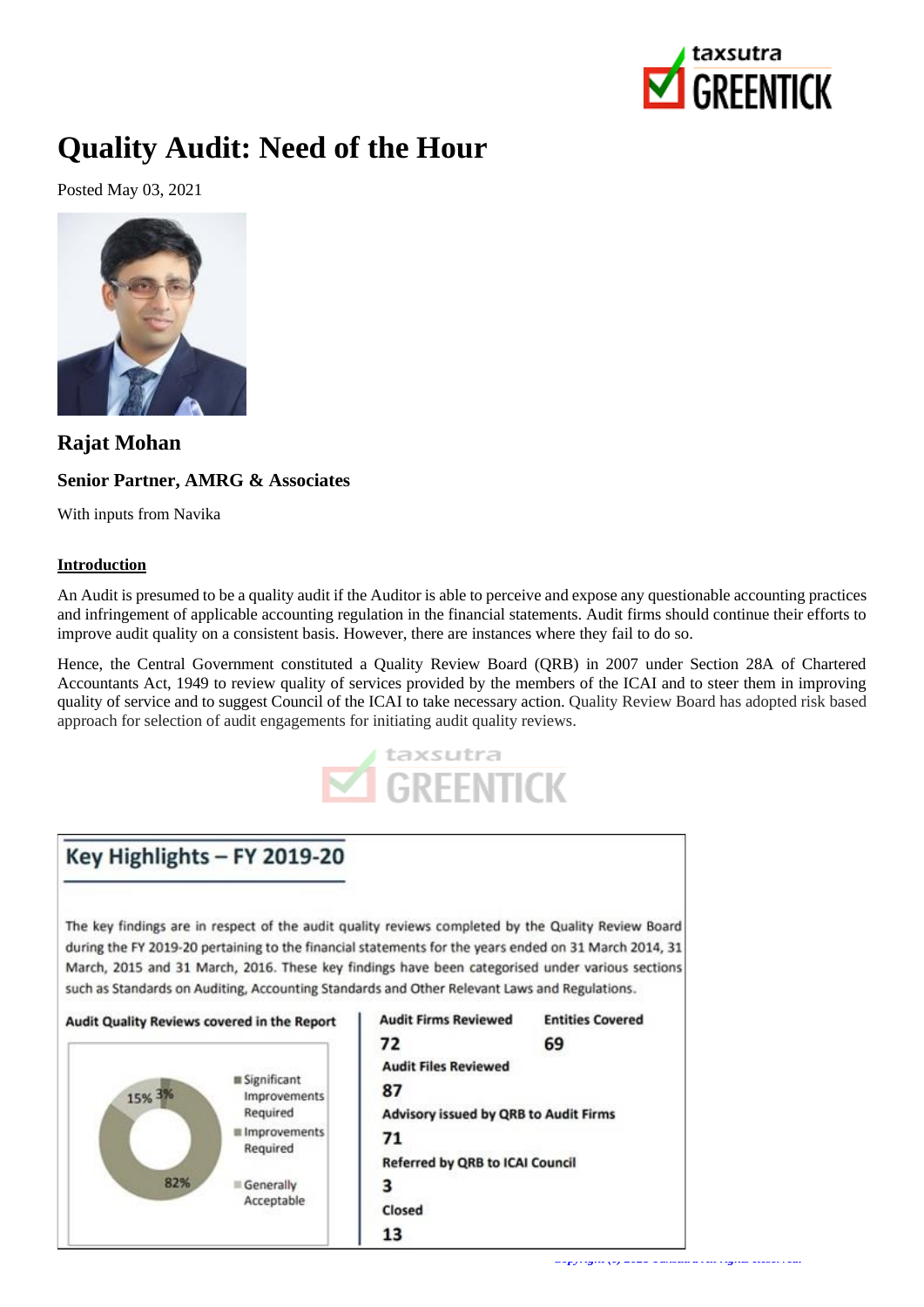

During the FY 2019-20, the board reviewed 72 audit firms pertaining to the financial statements for the years ended 31st March 2014, 31st March 2015 and 31st March 2016. 87 audit files were reviewed where about 3% significant improvements were required. 82% of the files needed some other requirements whereas 15% was generally accepted and approved. [Key observations mentioned by the board](https://greentick.taxsutra.com/news_details/7500901/ICAIs-Quality-Review-Board-submits-2019-20-Report) are highlighted below: -

#### **a) Standards of Auditing (SAs)**

SQC 1

It was often seen that the policies and procedures of the firms, including the documentation and communication of the same, lacked adequacy in accordance with the nature and complexities involved in the audits. These policies includes policies for independence, compliance with ethical requirements, acceptance and continuance of client relationships, dealing with difference of opinion, assembly of final audit papers on timely basis, monitoring processes and dealing with complaints and allegations.

Also, it was noticed that firms are not obtaining a written confirmation of compliance with its policies and procedures on independence from all firm personnel even on annual basis. Details of internal training provided to firm's personnel is also required to be maintained.

- General Principles and Responsibilities

Audit documentations stand as the evidence of the work done to support the opinion formed. However, some auditors fail to maintain sufficient and appropriate documentations including check lists as required by the standards and various other statue requirements. Many a times, auditors fail to plan, perform and document procedures with respect to misstatements caused by fraud or error.



- Risk Assessment and Response to Assessed Risks and Audit Evidence

Planning and documenting risk assessment procedures including materiality are the prerequisites of an audit. It is often seen failure to comply with the above requirement including responses to address assessed risks and test of controls.

Similarly, adequate sample size is an important factor for reducing the sampling risk to an acceptable level. Failing to do so leads to higher audit risks.

Sufficient and Appropriate audit evidence was missing regarding various matters including compliance with law, indication of fraud, work of internal auditors, etc.

Audit Reporting

SA specifies form and content of the audit report to be used to express audit opinion. Also, it requires certain quantification of the qualifications to be made. Sometimes, auditors change the format as per their convenience leading to misreporting.

#### **b) Accounting Standards**

Auditor has the responsibility to ensure that information presented in the financial statements are true and fair. Accounting Standards ensure that standard practices are followed by all the entities to ensure uniformity.

Disclosure of Accounting Policies

Time and again entities fail to disclose significant accounting policies as required by the standard on matters like Taxation, Impairment of Assets, MAT credit, etc.

Cash flow Statements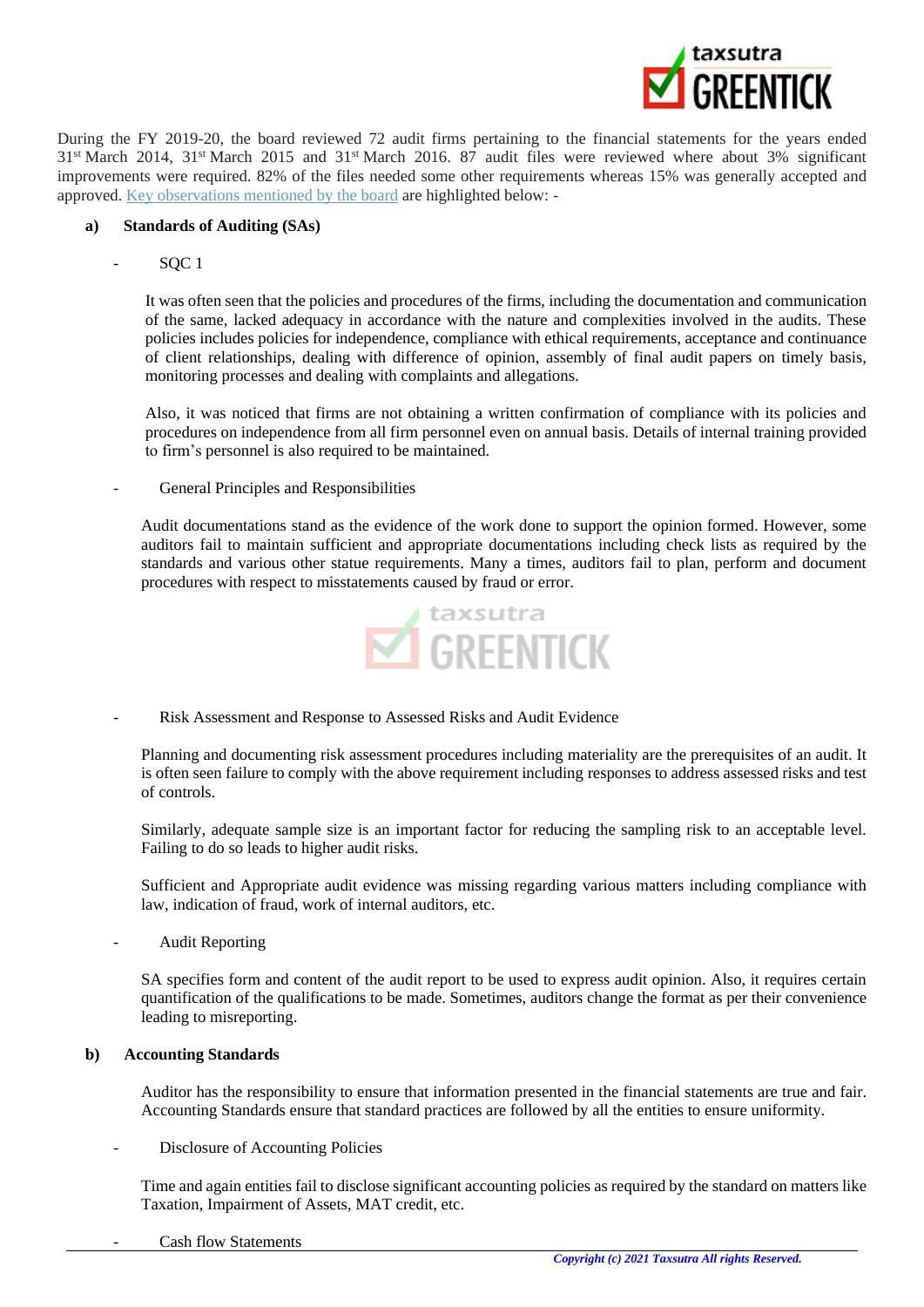

Cash and Cash equivalent as per the standard should be held for meeting short term cash requirements and should be highly liquid usually 3 months. However, in some cases, other investments were also included in the same.

Bifurcation of Operating, Investing and Financing is specifically given in the standard but not always followed while drafting the statement. Some non-cash adjustments like provision for doubtful debts are also missed to be adjusted.

#### Fixed Assets

Disclosures of depreciation method used, changes due to revaluation of assets, etc. needs to be made and were left out. Also, recent changes in the standard are not considered by some entities.

- Accounting for Taxes on Income

Deferred Tax Assets should only be recognized in case of virtual certainty supported by convincing evidence that sufficient future taxable income will be available against which such deferred tax asset can be realized. However, same was not ensured and documented by the auditors. Also, breakup of Deferred Tax Assets and Liability into major components are not disclosed.



#### **c) Companies Act, 2013**

It has been seen that [Schedule II,](https://library.taxsutra.com/dist/library/CA2013/Sch-II-Useful-lives-to-compute-depreciation/20034) which provides the useful life of depreciable assets, is not being complied. CSR spending needs to be made as per [Section 135](https://library.taxsutra.com/dist/library/CA2013/S-135-Corporate-Social-Responsibility/20326) read with [Schedule VII](https://library.taxsutra.com/dist/library/CA2013/Sch-VI-Infrastructure-projects-infratructure-facilities/20039) of the Act which has been missing in some cases.

#### **d) Schedule III of the Companies Act, 2013 and Guidance Note :**

[Schedule III](https://library.taxsutra.com/dist/library/CA2013/Sch-III/20035) of the Act specifies the format and disclosure requirements of the financial statements. Auditors frequently fail to recheck the requirements with the Schedule and the required words and disclosures gets omitted. Some major mistakes are as follows: -

- Bifurcation of Current maturity of Long term liabilities is not disclosed in Short term liabilities
- Classification of items in wrong heads
- The terms used in financial statements are different from ones given in Schedule III. For instance, 'Sundry Creditors' are used instead of 'Trade Payables'.
- Sometimes, notes to accounts and CARO needs quantification of amounts referred in Balance Sheet. It is found to be missing or mismatching.

#### **e) CARO' 2016 and Guidance Note:**

- There are some clauses in [CARO, 2016](https://library.taxsutra.com/dist/library/CA2013/Companies-Auditors-Report-Order-2016/20781) which requires auditor's opinion. However, auditor's end up reporting using the words "as informed" which is not acceptable
- Auditors end up not reporting non-compliance of various clauses.
- Some clauses are selectively applicable to some companies as per Companies Act. Auditors need to report not applicable in those cases.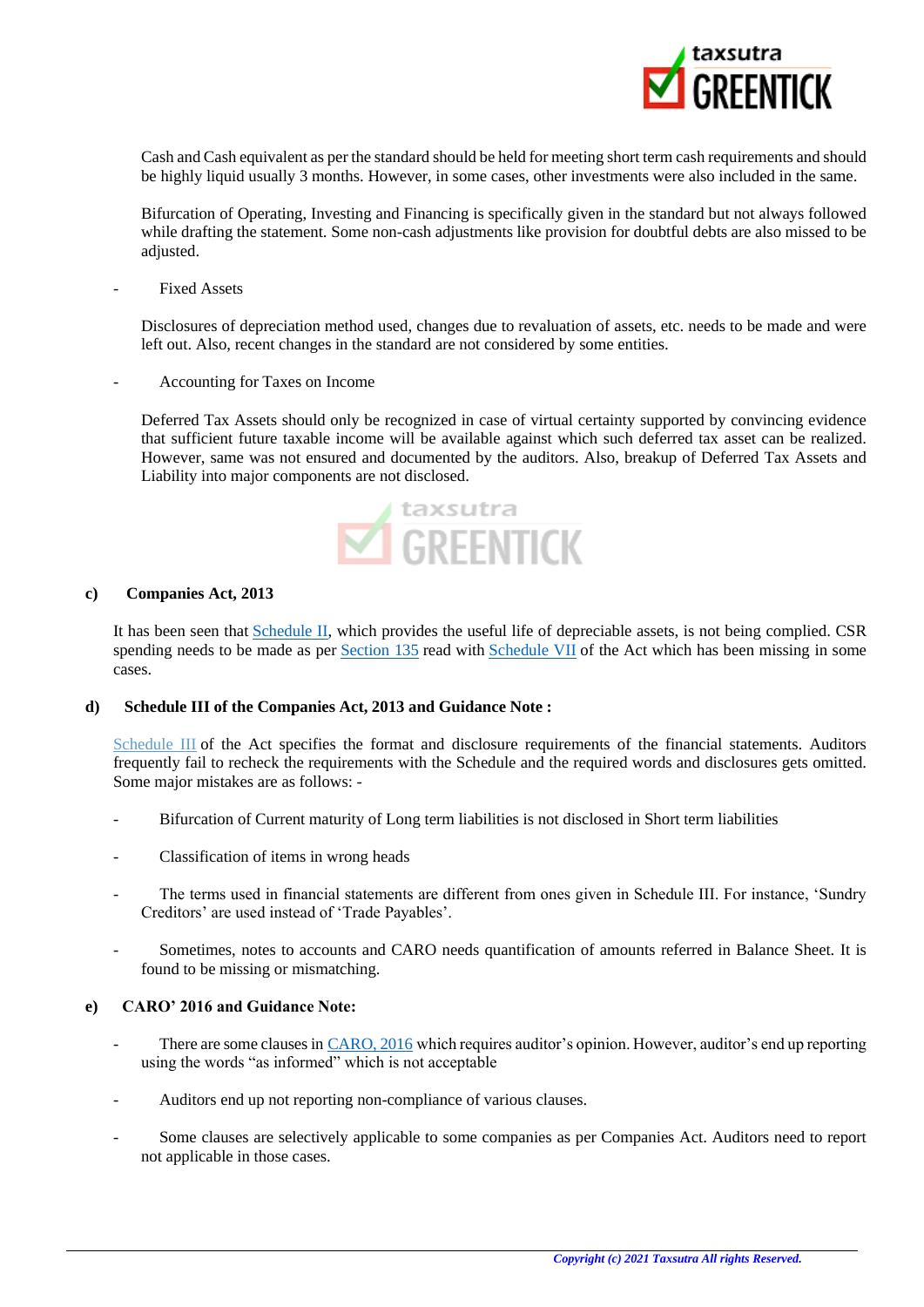

### **AMRG Take**

Audit plays an important role in generating confidence of stakeholders on the financial statements. Many investors depend on the audited financial statements to make an informed decision. Also, banks and financial institutions provide loans based on the facts stated in the annual report. Thus, professionals are expected to maintain the highest standard of quality in audit.

QRB is making constant efforts to improve the quality of audits done by firms. The observations given by the Board set a standard for all the auditors. It need to be examined and taken care of to avoid any discrepancies in the future assignments. Also, firms should provide proper training to the team in regards to Standards, Companies Act and other requirements.

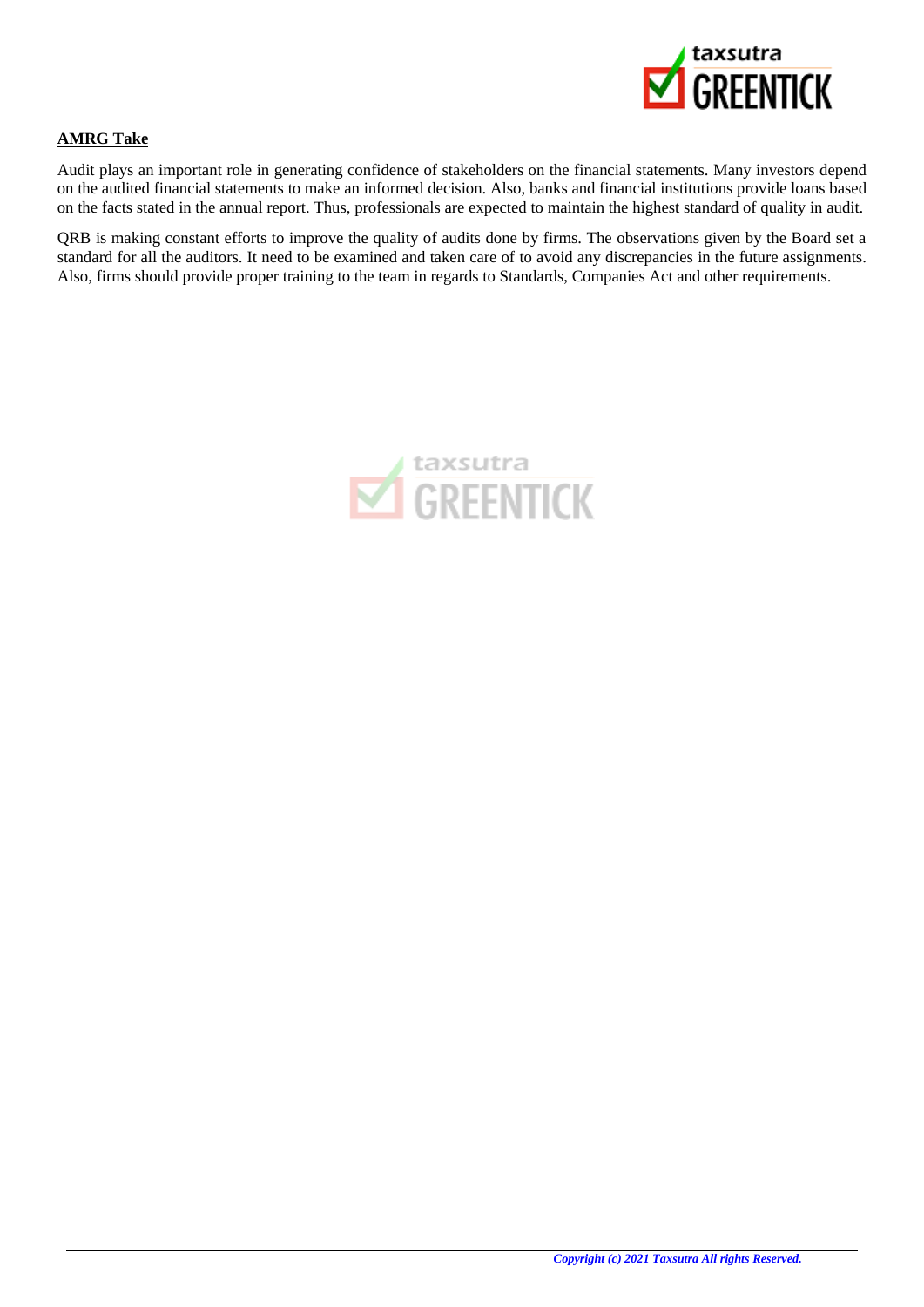

The All new Taxsutra Greentick is live now!

Upon subscribing to Taxsutra Greentick, you shall be eligible to get access to the following features:

- 1. Well Curated Editorial Insights Comprising [190+ Expert Articles,](https://greentick.taxsutra.com/articles) Regular News Updates from Indian & [Global Regulators](https://greentick.taxsutra.com/all-types-news) , Weekly Newsletter
- 2. Opinions Covering Key Audit Matters from over 80+ Companies (prepared in a proprietary color coded system for ease of search), 500 + Opinions from [Expert Advisory Committee](https://greentick.taxsutra.com/eac) & [ITFG Bulletins](https://greentick.taxsutra.com/itfgbulletins)
- 3. [Annual Report Referencer](https://referencer.taxsutra.com/) 3500+ Disclosure Items from the Annual Report linked to the source of mandate from the Companies Act/Rules/Ind-AS
- 4. Bulls Eye Search With search options ranging from Author, Subject Index, Industry & Accounting Standards
- 5. Industry Corner: All the articles/exclusive stories reported on the portal are tagged industry/sector wise so that you get the info dump about a particular industry, at one place and one click !



Resource Centre *:*

- 6. Hyperlinked E-Books [3000+ Pages of E-Books consisting of](https://www.taxsutrareservoir.com/products) :
	- a. 7 Thematically divided E-Books on Concepts of "Ind-AS" by CA Parag Kulkarni
	- b. "Accounting & Auditing A Checklist Approach" (3E) by CA Santosh Maller
	- c. Key Audit Matters A Practice Manual (3E) by CA Mohan Lavi (will be released by April 2021)
- 7. [200+ Hours of E-Learning Content](https://www.taxsutrareservoir.com/Ind-AS)
	- a. 7 Thematically divided Online Learning Modules covering all "Concepts of Ind-AS" by CA Parag Kulkarni
	- b. 30 Hours Master-Class Series covering "Advanced Issues for Professionals on IFRS & US-GAAP" by CA Mohan Lavi
- 8. Daily [Greentick Matinee Shots](https://greentick.taxsutra.com/matineeshots) Covering exclusive Case Studies on Ind-AS by Taxsutra's Editorial Team
- 9. Exclusive Access to [Taxsutra Library](https://library.taxsutra.com/) -
- 10. A repository of Annual Reports published by Nifty 200 Companies for the year ended March 2020 and March 2019.

**[Click here](https://greentick.taxsutra.com/content/Final%20GREENTICK%20WEBSITE%20PPT.pdf) to read & download our Virtual Demo Guide.**

**And finally, the commercial offering is nothing less than mind-boggling! All of the above at an annual subscription price of just Rs.7,500 per login!**

**If you are excited to take a glimpse at the newest offering from the House of Taxsutra, visit https://www.greentick.taxsutra.com**

**To make online payment, [click here.](https://greentick.taxsutra.com/payment)**

**To subscribe, kindly write to [sales@taxsutra.com](mailto:%20sales@taxsutra.com) or contact us on [+91 9595218026](tel:%209595218026)**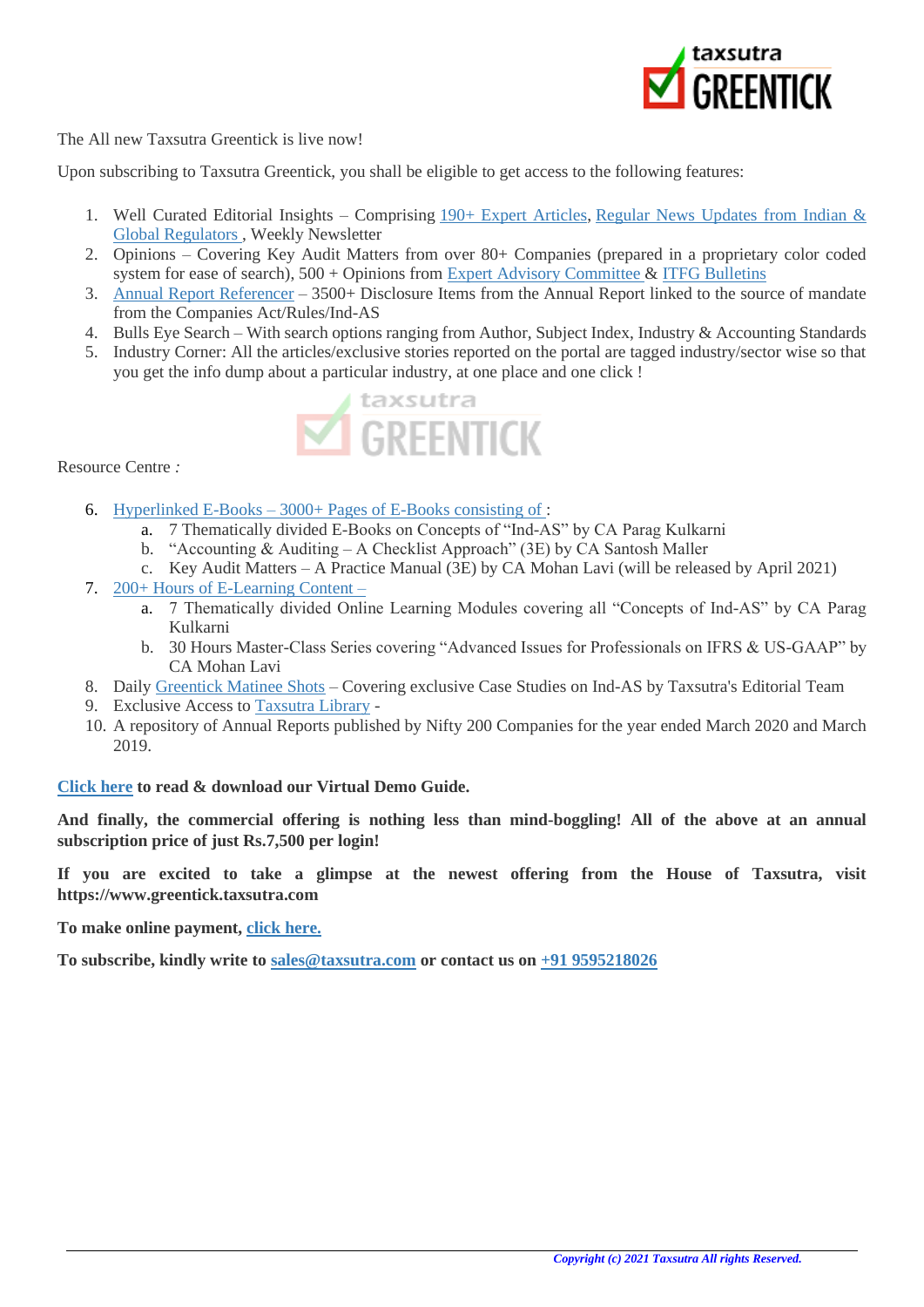

Disclaimer: The information contained herein is intended solely for the use of the subscriber, user or other entity who is named in this document, and others authorised to generate/ receive/ use it. If you are using our Services on behalf of a business, that business accepts these terms. It will hold harmless and indemnify Taxsutra and its affiliates, officers, agents, and employees from any claim, suit or action arising from or related to the use of the Services or violation of these terms, including any liability or expense arising from claims, losses, damages, suits, judgments, litigation costs and attorneys' fees. If you are an unintended recipient of this document, please notify us immediately by email and then delete it from your system. Any action based on content in this document shall be at the sole risk, responsibility and liability of the individual or other entity taking such action. The contents of this document shall not, under any circumstance, be construed as any kind of professional advice or opinion and we expressly disclaim any and all liability for any harm, loss or damage, including without limitation, indirect, consequential, special, incidental or punitive damages resulting from or caused due to your reliance and actions/ inactions on the basis of this content. Contents of Disclaimer document available here is an integral part of this disclosure.